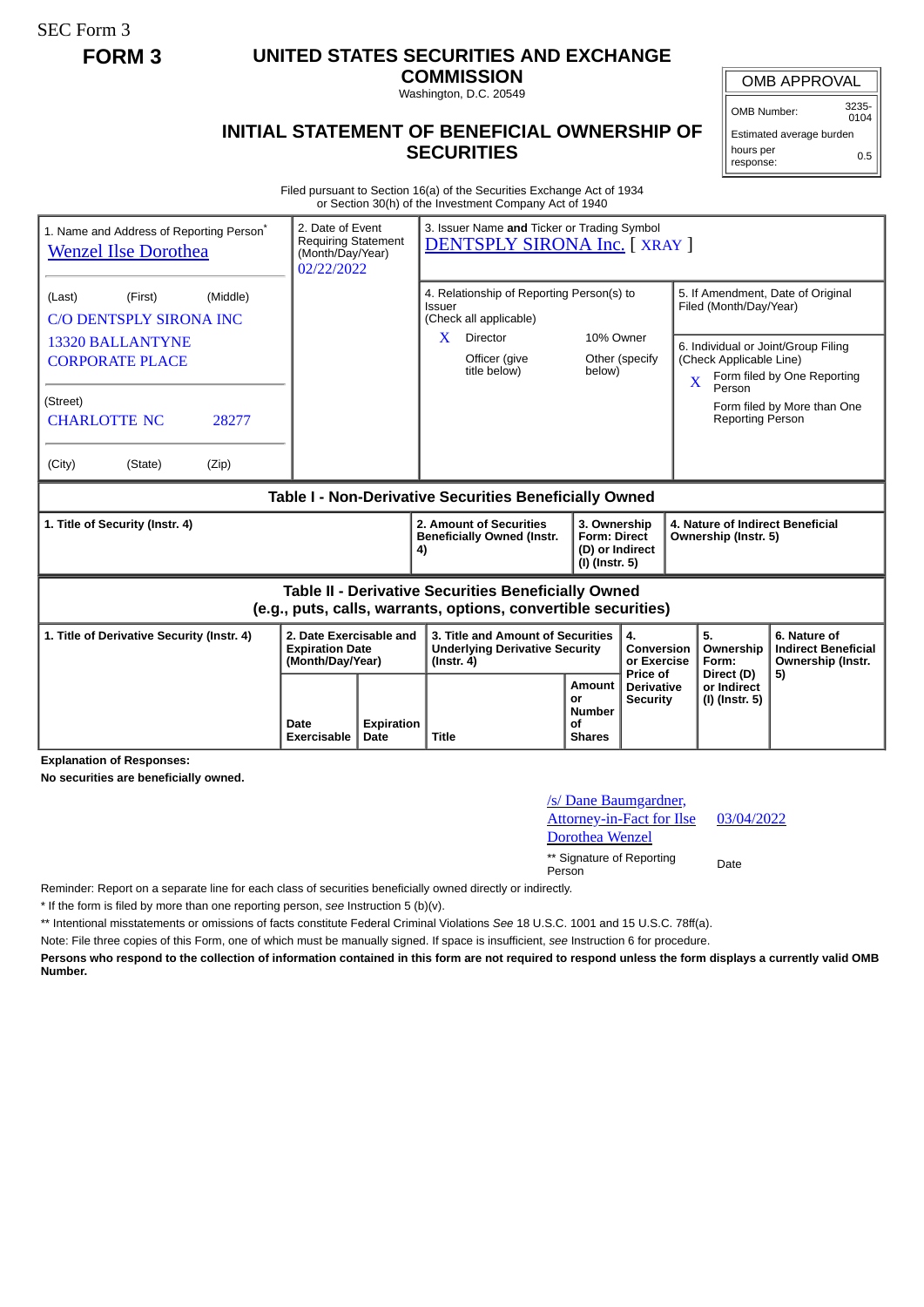DENTSPLY SIRONA Inc. Limited Power of Attorney for Section 16 Reporting Obligations

Know all by these presents that the undersigned hereby constitutes and appoints each of Cher?e H. Johnson, and Dane Baumgardner, or either of them acting singly and with full power of substitution, the undersigned's true and lawful attorney-infact to:

 1. Execute for and on behalf of the undersigned, in the undersigned's capacity as an officer or director or both of DENTSPLY SIRONA Inc. (the "Company"), Forms 3, 4 and 5 (and any amendments thereto) in accordance with Section 16(a) of the Securities Exchange Act of 1934, as amended (the "Exchange Act"), and the rules thereunder;

 2. To perform any and all acts for and on behalf of the undersigned which may be necessary or desirable to complete and execute any such Forms 3, 4 or 5, complete and execute any amendments thereto, and timely file such forms with the U.S. Securities and Exchange Commission (the "SEC") and any securities exchange or similar authority, including without limitation the filing of a Form ID or any other documents necessary or appropriate to enable the undersigned to file the Forms 3, 4 and 5 electronically with the SEC;

 3. Seek or obtain, as the undersigned's representative and on the undersigned's behalf, information on transactions in the Company's securities from any third party, including brokers, employee benefit plan administrators and trustees, and the undersigned hereby authorizes any such person to release any such information to each of the undersigned's attorneys-in-fact appointed by this Limited Power of Attorney and approves and ratifies any such release of information;

 4. Take any other action in connection with the foregoing which, in the opinion of such attorney-in-fact, may be of benefit to, in the best interest of, or legally required by or for, the undersigned, it being understood that the documents executed by such attorney-in-fact on behalf of the undersigned pursuant to this Limited Power of Attorney shall be in such form and shall contain such information and disclosure as such attorney-in-fact may approve in such attorney-in-fact's discretion.

The undersigned hereby grants to each such attorney-in-fact full power and authority to do and perform any and every act and thing whatsoever required, necessary or proper to be done in the exercise of any of the rights and powers herein granted, as fully to all intents and purposes as the undersigned might or could do if personally present, with full power of substitution or revocation, hereby ratifying and confirming all that such attorney-in-fact, or such attorney-in-fact's substitute or substitutes, shall lawfully do or cause to be done by virtue of this Limited Power of Attorney and the rights and powers herein granted.

 The undersigned acknowledges that the foregoing attorneysin-fact, in serving in such capacity at the request and on the behalf of the undersigned, are not assuming, nor is the Company assuming, any of the undersigned's responsibilities to comply with, or any liability for the failure to comply with, any provision of Section 16 of the Exchange Act.

 This Limited Power of Attorney shall remain in full force and effect until the undersigned is no longer required to file Forms 3, 4 or 5 with respect to the undersigned's holdings of and transactions in securities issued by the Company, unless earlier revoked by the undersigned in a signed writing delivered to the foregoing attorneys-in-fact.

IN WITNESS WHEREOF, the undersigned has executed this Limited